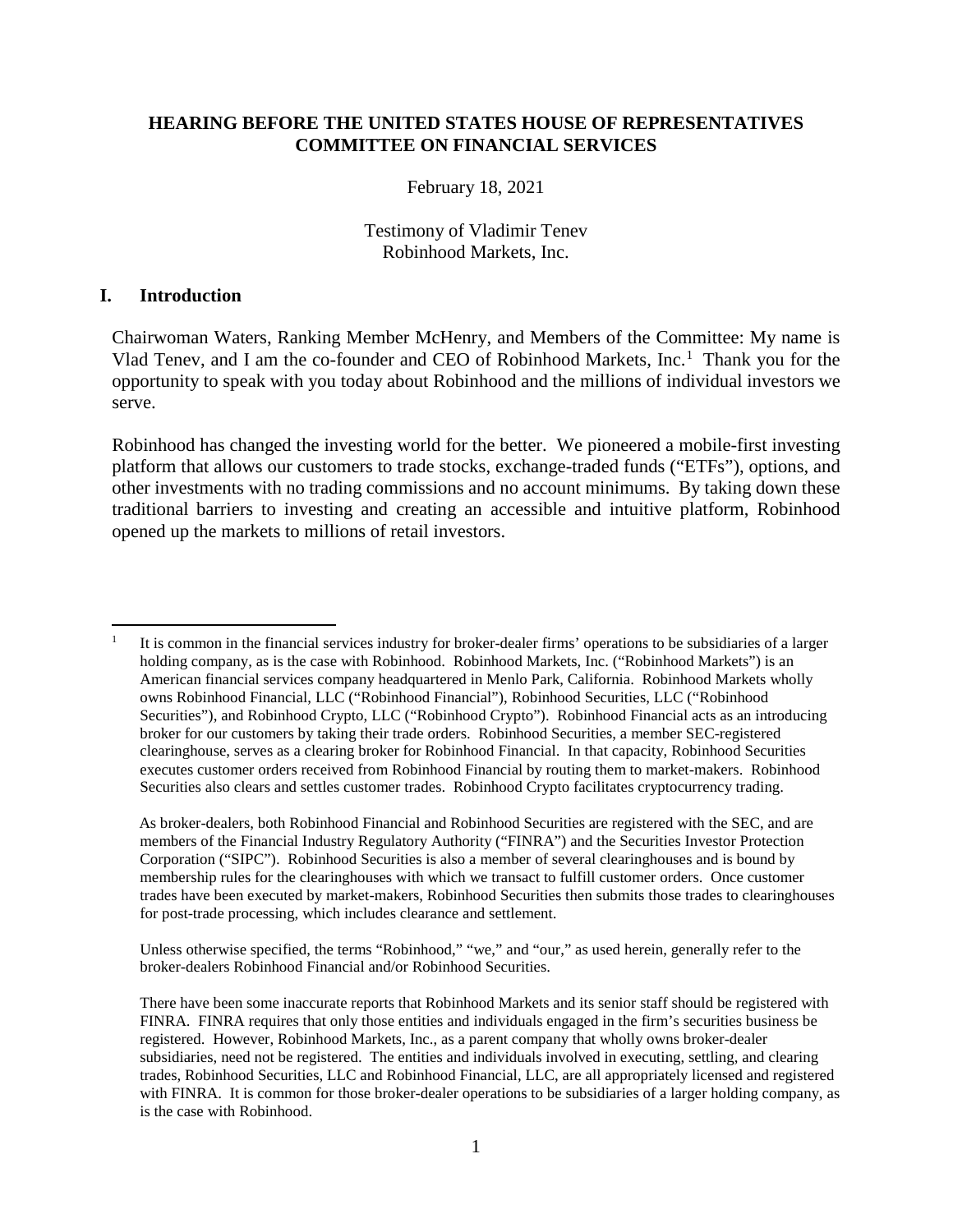The buying surge that occurred during the last week of January in stocks like GameStop Corp. ("GameStop") was unprecedented,<sup>[2](#page-1-0)</sup> and it highlighted a number of issues that are worthy of deep analysis and discussion. I look forward to addressing those issues today, but I want to be clear at the outset: any allegation that Robinhood acted to help hedge funds or other special interests to the detriment of our customers is absolutely false and market-distorting rhetoric. Our customers are our top priority, particularly the millions of small investors who use our platform every day to invest for their future.

What we experienced last month was extraordinary, and the trading limits we put in place on GameStop and other stocks were necessary to allow us to continue to meet the clearinghouse deposit requirements that we pay to support customer trading on our platform. We have since taken steps to raise \$3.4 billion in additional capital to allow our customers to resume normal trading across Robinhood's platform, including trading in the stocks we restricted on January 28. We look forward to continuing to serve our customers.

## **II. The Robinhood Story**

I was born in Bulgaria, a country with a financial system that, at the time, was not accessible to ordinary people and was on the verge of collapsing. I immigrated with my family to America for a better life when I was five years old, and my co-founder Baiju Bhatt is the son of immigrants. Robinhood's mission to democratize finance for all has special meaning for us. My parents, both of whom worked at the World Bank, instilled in me at an early age the values of financial responsibility and opportunity for all. And those values lie at the heart of Robinhood today. We fundamentally believe that participation in the U.S. capital markets is empowering and that everyone should have the opportunity to participate responsibly in our financial system.

Today, however, approximately 84 percent of the value of all stocks owned by Americans belong to the wealthiest 10 percent of households, and roughly half of all American households do not own any stocks at all.<sup>[3](#page-1-1)</sup> We want to open up access to the markets so everyday people, even those with small amounts to invest, can build wealth. We started by eliminating commissions and minimum investments, and we continue to pioneer changes that democratize finance for all, such as fractional shares and recurring investments. Further, we subscribe to the belief that participation and information are power. We provide simple, easy-to-understand and easy-to-use tools and educational resources that are not filled with complex industry jargon. This helps support customers from all backgrounds in their investing journey.

Our rapid growth has confirmed that retail investors were waiting for the right platform to help them enter the markets. We have over 13 million customers, and we are seeing new customers open accounts every day to take part in our financial markets. Robinhood Financial's customers trade thousands of stocks and ETFs, as well as options and cryptocurrency—all with zero commissions and no account minimums.

<span id="page-1-0"></span> $\overline{a}$ <sup>2</sup> Analysts have referred to the activity as a five standard deviation, or five sigma, event–in other words, an event that had about a 1 in 3.5 million chance of occurring. 3 Edward Wolff, *Household Wealth Trends in the United States, 1962 to 2016: Has Middle Class Wealth* 

<span id="page-1-1"></span>*Recovered*, National Bureau of Economic Research (Nov. 2017), https://www.nber.org/system/files/working\_papers/w24085/w24085.pdf.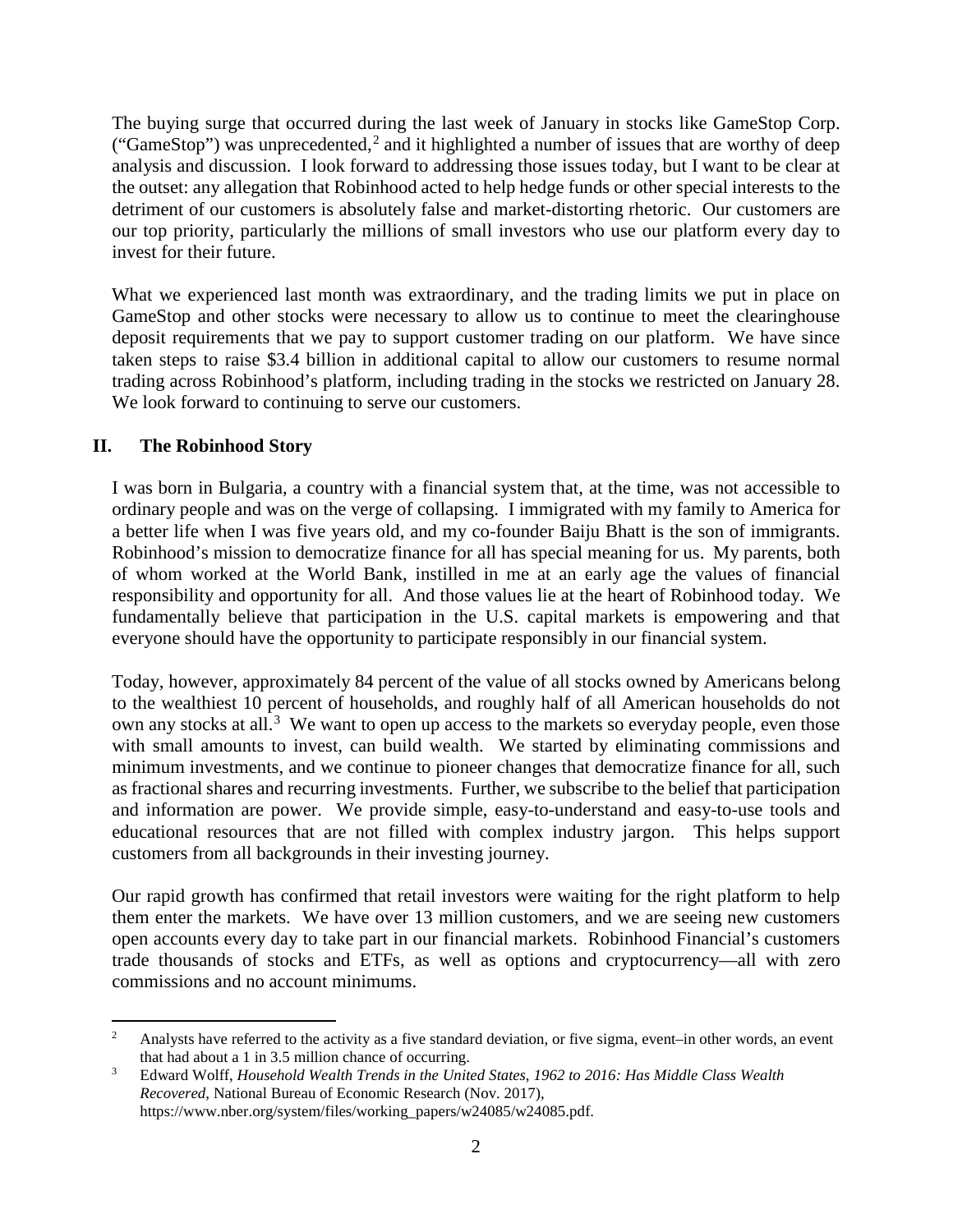Even though we have grown and changed the investing landscape for the better, one thing has not changed: we recognize the responsibility that comes with helping our customers invest in dynamic financial markets. Robinhood is not an investment adviser and does not make investment recommendations, but we are committed to providing quality educational resources to our customers and the general public about the investment opportunities available to them. That is why Robinhood Financial offers a library of free, digestible articles about investing on the Learn website, which is available to the general public. Our goal is to provide people with the resources to make informed financial decisions and become long-term investors.

### **III. Robinhood's Products and Features**

Customers can invest in over 5,000 securities on Robinhood Financial's brokerage platform, including U.S. equities and ETFs listed on U.S. exchanges. Robinhood Financial also currently offers covered options contracts for U.S. exchange-listed stocks and ETFs. Robinhood Crypto offers certain cryptocurrencies, including Bitcoin, Dogecoin, Ethereum, and Litecoin.

Importantly, there are some activities and products that are not available on the Robinhood platform.[4](#page-2-0) Robinhood does not offer certain products that may carry a higher risk profile such as uncovered options contracts and over-the-counter bulletin board stocks.<sup>[5](#page-2-1)</sup> Robinhood also does not allow short selling on our platform.

In addition to the products available, Robinhood Financial has introduced features that have opened the door for many investors who have historically been unable to access the stock market, allowing them to invest in stocks and ETFs they care about for the long-term. Robinhood Financial's innovative fractional share and recurring investment products, for example, provide the ability for customers to purchase portfolios of blue chip stocks and ETFs over time. Further, the vast majority of our customers appear to be adopting buy and hold strategies to invest over extended periods. In fact, Robinhood customers purchasing fractional shares typically buy shares of blue chip companies. Only about two percent of customers qualify as pattern day traders. [6](#page-2-2)

Overall, as of the end of 2020, about 13 percent of Robinhood customers traded basic options contracts (e.g., puts and calls), and only about two percent traded multi-leg options. Less than three percent of funded accounts were margin-enabled.<sup>[7](#page-2-3)</sup>

 $\overline{a}$ 

<span id="page-2-1"></span><span id="page-2-0"></span> $\frac{4}{5}$  Some or all of these products are available on competitor platforms.

<sup>5</sup> Customers are able to close their positions in securities that trade over the counter after being delisted. Robinhood Financial also offers a limited number of American Depositary Receipts for globally-listed companies.

<sup>6</sup> FINRA Rule 4210(f)(8)(ii) defines the term "pattern day trader" as "any customer who executes four or more day trades within five business days."

<span id="page-2-3"></span><span id="page-2-2"></span><sup>&</sup>lt;sup>7</sup> Robinhood Instant and options accounts may also be considered margin accounts. However, Robinhood Gold provides customers with the ability to trade securities on margin not simply related to a "float" or short-term extension of credit. In the case of Robinhood Instant, the "float" applies to unsettled funds after the initiation of a deposit from a customer's bank or the sale of securities. In the case of options accounts, the short-term extension of credit may apply in circumstances such as early assignments. *Letter to Reps. Sherman, Foster, Casten, Underwood and Sens. Durbin and Duckworth*, Robinhood (Aug. 7, 2020).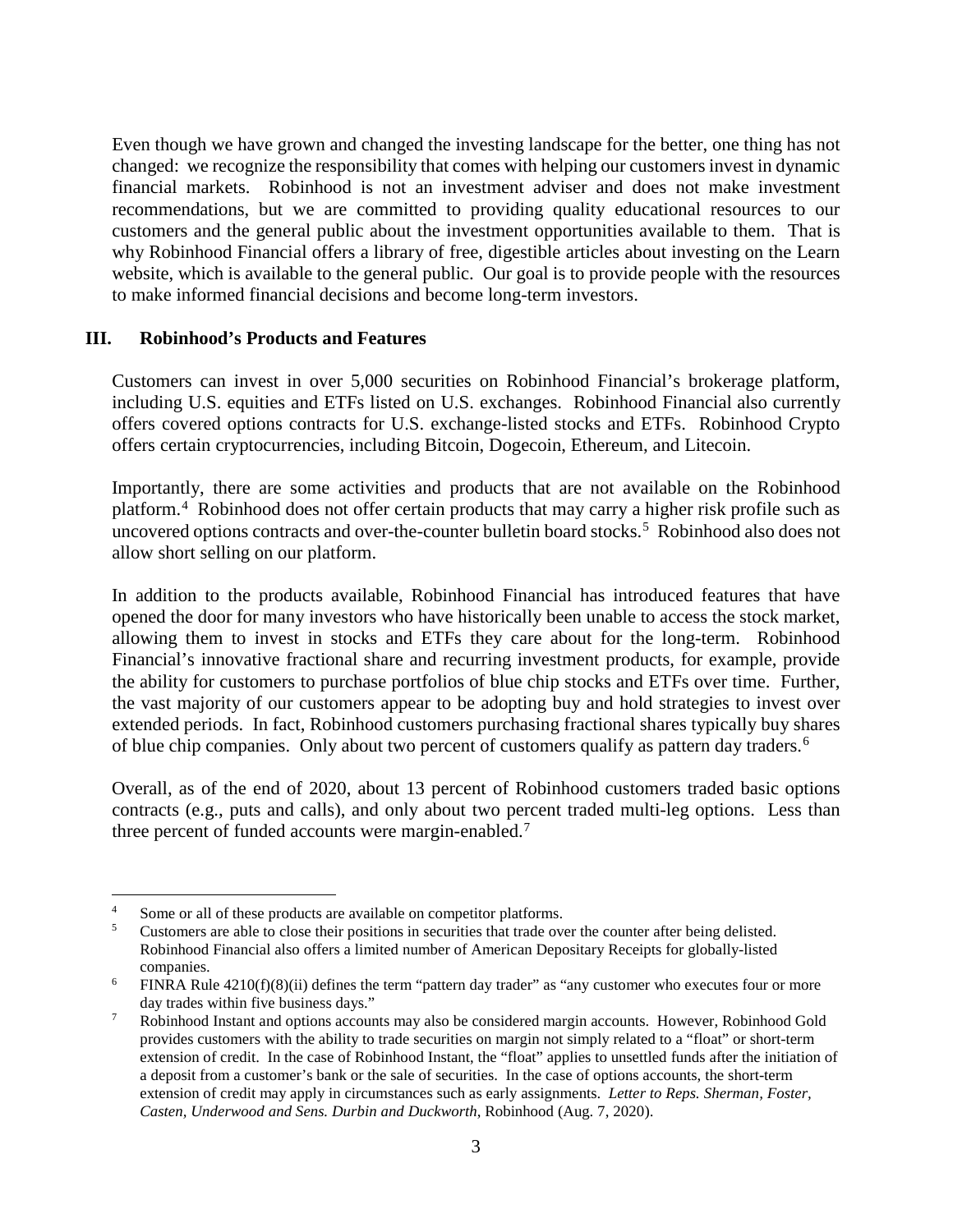With respect to options trading, under FINRA rules, broker-dealers are required to collect certain information about a customer to determine whether to approve that customer's request to trade options. Specifically, Robinhood requires customers to disclose, among other things, stated investment experience and knowledge, age, investment objectives, employment status, estimated annual income from all sources, estimated net worth, estimated liquid net worth, and number of dependents. Robinhood conducts an assessment of information collected in deciding whether to approve a customer account for options trading.

We also recently made several changes to our options offering. For example, we improved our options educational materials and hired a dedicated Options Educations Specialist to support our continued education initiatives. We made changes to our app interface to add more safeguards and information, added the ability to cover early assignments in-app, and strengthened the eligibility criteria for new customers seeking to trade certain types of options strategies. We invested in growing our customer support teams and began offering, among other things, phone-based customer support for options traders.<sup>[8](#page-3-0)</sup>

## **IV. Robinhood's Customers**

 $\overline{a}$ 

Since founding Robinhood, we have made great progress removing barriers to finance for everyday investors and spurring changes in the industry. In fact, most incumbent brokerage firms recently followed Robinhood's lead by eliminating their own commissions and account minimums, saving American investors—regardless of whether they are Robinhood customers millions of dollars per year in commission fees.

By offering zero-commission trades and no account minimums, Robinhood Financial opened up investing to a younger and more diverse group of Americans. The median age of our investors is 31, and about half of the customers self-identify as first-time investors. The median customer account size is about \$240, with an average account size of about \$5,000. As noted above, most customers appear to be investing in listed stocks and ETFs for the long-term. What we see is generally not consistent with popular memes suggesting that most of our brokerage customers are unsophisticated day traders taking inordinate risks with large sums of money on complex financial products.

We are also proud that the number of women trading on Robinhood's platform nearly tripled in 2020, and women today represent a higher percentage of our customer base than ever before. Robinhood customers are also more racially and ethnically diverse than the industry average. Based on a representative sampling between July and December 2020, African American investors represented nine percent of Robinhood's customer base, compared with just three percent at incumbent firms. Over the same period, Hispanic investors accounted for 16 percent of Robinhood's customers, compared with seven percent at incumbent firms.<sup>[9](#page-3-1)</sup> Across all brokerages in the United States, stock ownership is younger and more diverse than when Robinhood was

<span id="page-3-0"></span>An Update on Robinhood's Options Offering, Robinhood (Sept. 7, 2020),

<span id="page-3-1"></span>https://blog.robinhood.com/news/2020/9/7/an-update-on-robinhoods-options-offering. 9 *See* Answer to Mass. Securities Division Complaint, *In the Matter of Robinhood Financial LLC*, No. E-2020- 0047 (Jan. 29, 2021).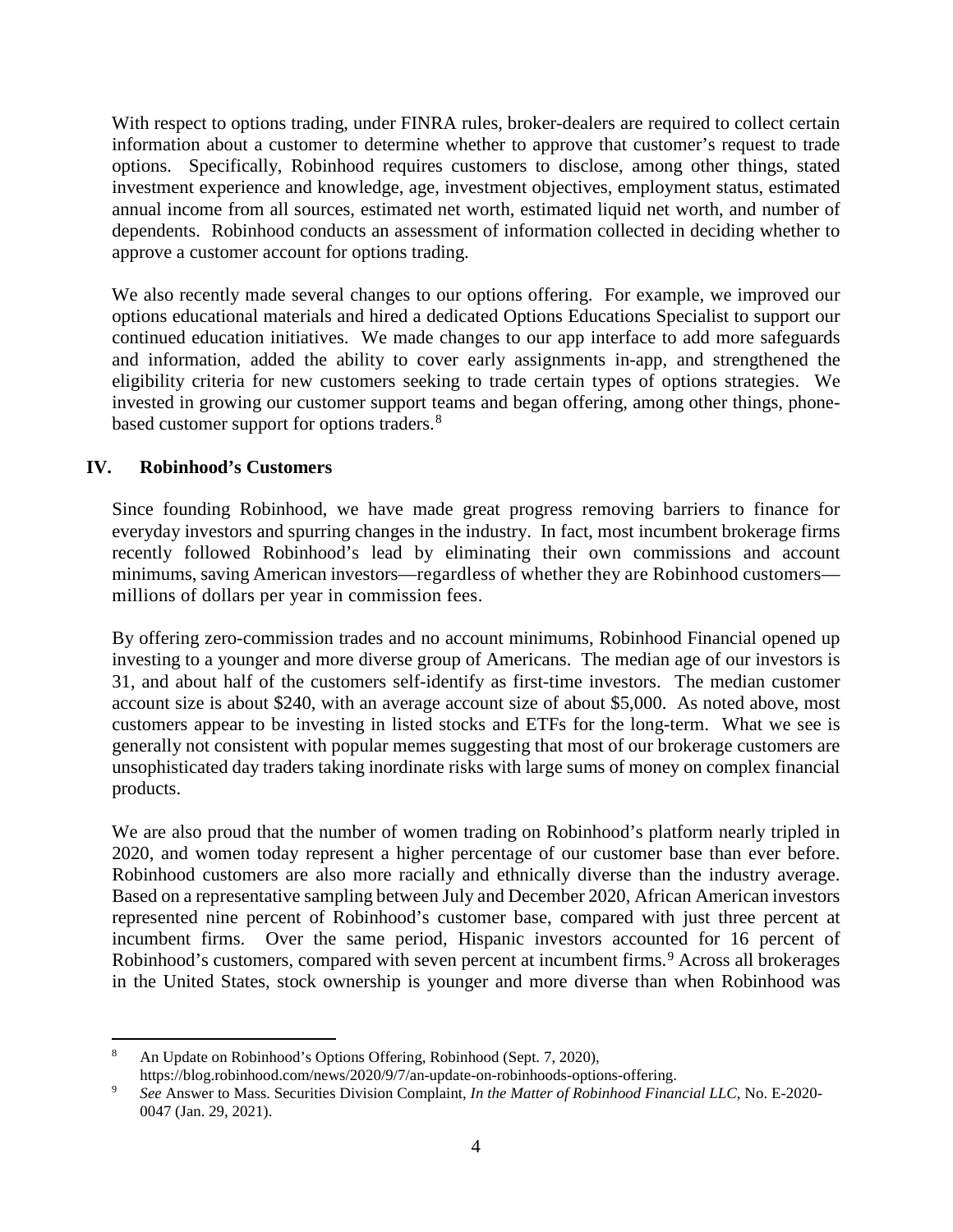founded back in 2013, and we believe that our platform has helped to propel those changes across the industry.

## **V. How Robinhood Makes Money**

 $\overline{a}$ 

As Robinhood has grown and other brokerage firms have adopted our business model, there have been questions about how we offer zero-commission trades and other benefits to customers. As disclosed to customers and the public, Robinhood Securities receives what is called "payment for order flow" to route trades to market makers<sup>[10](#page-4-0)</sup> that generally offer better prices than those available on exchanges. [11](#page-4-1) Most retail brokerage firms receive payment for order flow, and subject to certain disclosure requirements, the SEC has permitted payment for order flow for decades. <sup>[12](#page-4-2)</sup>

With payment for order flow, market-makers provide Robinhood with a rebate for executed orders, and in return, they provide reliable, quick, and competitive trade executions. Importantly, we have negotiated the same rebate rate with each of the market-makers to whom we route customers' orders, which eliminates any incentive for Robinhood to direct orders to any specific market maker. Robinhood Financial and Robinhood Securities conduct regular and rigorous reviews of execution quality for our customers as required by mandated best execution rules.

Robinhood's customers benefit greatly from payment for order flow as market-makers typically provide better prices than public exchanges. In fact, Robinhood customers received more than \$1 billion in price improvement—the price they received compared to the best price on a public exchange—in the first half of 2020. Robinhood Securities' routing system is designed to prioritize routing orders for execution to market venues based on the likelihood of obtaining price improvement in a stock over the last 30 days. We believe this model benefits customers by further seeking best execution for every trade on the Robinhood platform.

<span id="page-4-0"></span><sup>10</sup> A "market maker" is a firm that stands ready to buy or sell a stock at publicly quoted prices. *See Market Centers, Buying and Selling Stock*, SEC, https://www.sec.gov/fastanswers/answersmarkethtm.html#:~:text=A%20%22market%20maker%22%20is%20a,routing%20your%20ord er%20to%20them.

<span id="page-4-1"></span><sup>&</sup>lt;sup>11</sup> We also generate revenue while serving our customers in a variety of other ways, including our subscription service, Robinhood Gold, which provides customers with a suite of powerful investing tools. Income generated from cash, stock loan income from counterparties, and interchange fees from purchases made with the Robinhood Cash Management debit card are other avenues from which we generate revenue. *See How Robinhood Makes Money*, Robinhood, https://robinhood.com/us/en/support/articles/how-robinhood-makesmoney/.

<span id="page-4-2"></span><sup>&</sup>lt;sup>12</sup> Payment for order flow has been used by broker-dealers for decades. Since 1994, the SEC has taken the position that "disclosure is the appropriate response to issues raised by payment for order flow" and acknowledged that payment for order flow "may result in lower execution costs, facilitate technological advances in retail customer order handling practices and facilitate competition among broker-dealers." *See* Payment for Order Flow, Exchange Act Release No. 34-34902, 1994 WL 587790 (Oct. 27, 1994) (available at https://www.sec.gov/rules/final/orderfin.txt). Consistent with this approach, In November 2000, the SEC again considered the potential conflict of interest issues related to payment for order flow and adopted additional rules to "increase[e] the visibility of order execution and routing practices" by requiring Rule 606 reports to be filed quarterly, thereby "empower[ing] market forces with the means to achieve a more competitive and efficient national market system for public investors." *See* Disclosure of Order Execution and Routing Practices, Exchange Act Release No. 34¬43590, 2000 WL 1721163, at \*12 (Nov. 17, 2000).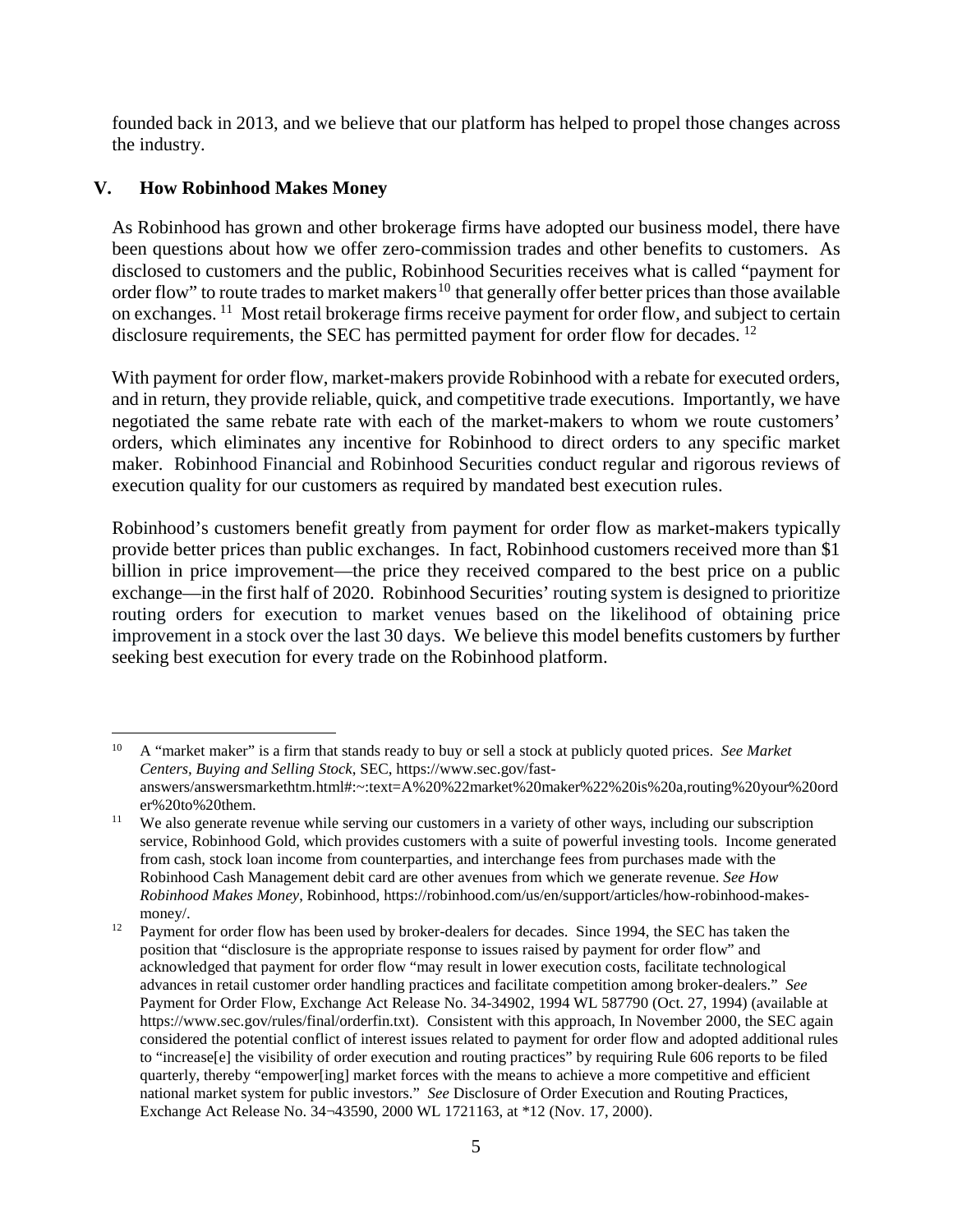As stated, Robinhood is not unique in receiving payment for order flow. Annual reports show that Charles Schwab, E\*Trade, and TD Ameritrade all received significant payment for order flow revenues in 2019.[13](#page-5-0) It is important to note that Robinhood's payment for order flow relationships are with market-makers and not with hedge funds. Robinhood Securities regularly evaluates its counterparties and routes customer orders to those market-makers that can provide the best execution quality on those orders.

Consistent with SEC Rule 606, Robinhood discloses its payment for order flow arrangements with market-makers on a quarterly basis.<sup>[14](#page-5-1)</sup> These disclosure reports are publicly available on the Robinhood Financial website and in the app.<sup>[15](#page-5-2)</sup> These order flow disclosures help our customers better understand our routing decisions on order execution quality.

### **VI. The Robinhood App**

 $\overline{a}$ 

At Robinhood, we pride ourselves on providing access to commission-free investing through an appealing, simple platform. But even though we have made investing easier, we recognize it is not a game. While I am not aware of any agreed upon definition of "gamification," I do know that Robinhood Financial designed its app to appeal to a new generation of investors who are more comfortable trading on smartphones than speaking with a broker, and Robinhood has built it to include features that, based on our outreach and research, customers feel familiar with and expect to see in a mobile product. The mobile app provides the intuitive experience customers want, while also providing them with tools and information to learn about investing and keep tabs on their finances.

I am confident that the easy-to-use interface enables customers to understand, control, and direct their finances in a responsible way. Robinhood Financial does not offer rewards or levels to encourage more trading. Robinhood Financial does sparingly use features like confetti animation to celebrate certain infrequent milestone events or a reward stock for signing up or referring friends. This is in line with similar animations and celebrations used, for example, when customers sign-up for the debit card product in the application. We believe that by making finance accessible and familiar, more people will access the markets. Other features regarding, for example, stock price movements, upcoming earnings calls, and breaking news are for informational purposes only, are opt-in tools, and are used by other retail brokerages.

<span id="page-5-0"></span><sup>&</sup>lt;sup>13</sup> Prior to Robinhood's entrance into the market, many incumbent brokerages were charging customers a trading commission and collecting payment for order flow as well. *See, e.g.,* 2017 TD Ameritrade Annual Report (available at https://s2.q4cdn.com/437609071/files/doc\_financials/annual/2017/TD-Ameritrade-2017-Annu al-Report.pdf); 2017 Charles Schwab Annual Report (available at https://content.schwab.com/web/retail /public/about-schwab/schw\_annual\_report\_2017.pdf).

<span id="page-5-1"></span><sup>14</sup> SEC Rule 606 requires broker-dealers that route customer orders to publish quarterly reports that provide a general overview of their routing practices. In this report, the venues to which non-directed customer orders in U.S. exchange-listed equity securities and options were routed for execution must be disclosed, as well as the nature of any relationship the broker-dealer has with each venue. SEC Rule 606 disclosures also include information on the total shares executed, fill rate, and average fill size. The purpose of this report is to provide the public with information on how broker-dealers route orders, enable the evaluation of order routing practices

<span id="page-5-2"></span>and foster competition among market participants. 15 *See 2020 Q4 Rule 606 Disclosure Report,* Robinhood Securities, https://cdn.robinhood.com/assets/robinhood/legal/RHS%20SEC%20Rule%20606a%20and%20607%20Disclos ure%20Report%20Q4%202020.pdf.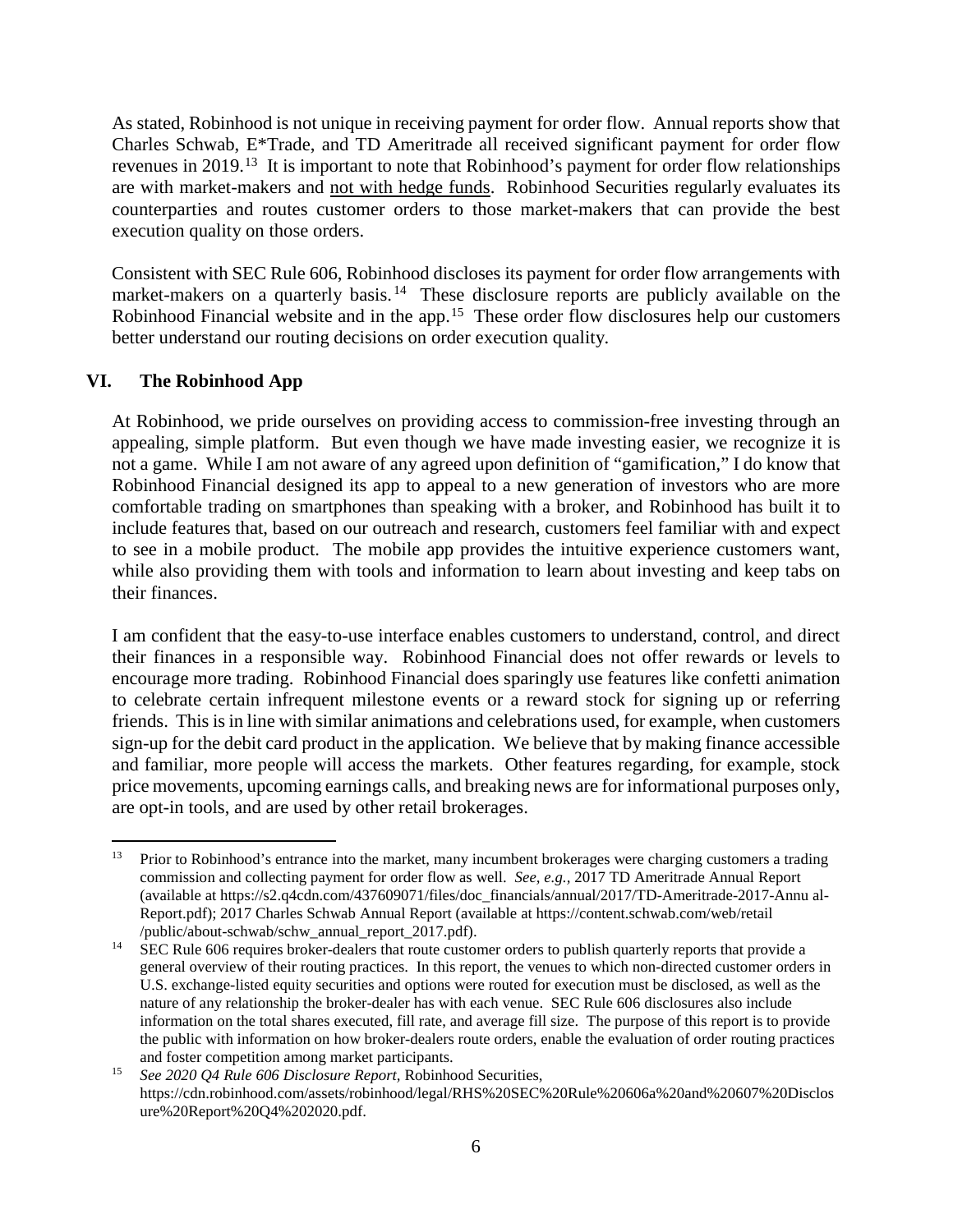Ultimately, Robinhood listens to its customers and build products that serve their needs. For example, we recently launched a Cash Management feature that allows customers to deposit paychecks, pay bills, make debit-card purchases, manage their budget, and access cash from an ATM.

We are honored to play a significant role in our customers' financial lives. We look forward to further innovation and to offering our customers the services they can use to manage their day-today finances and build wealth.

### **VII. Informing and Supporting Customers**

Financial literacy remains a key area of investment as Robinhood Financial continues to grow its trading platform. We fully recognize, and have always taken seriously, the responsibility that comes with helping customers invest. That's why Robinhood provides free educational resources available to everyone—not just our customers—on the Robinhood Learn website. We've also rolled out features like our profiles and "Year in Review" that help customers reflect on their investing activity and understand the diversity of their investments — all with a focus on simplicity and ease-of-understanding.

Our goal is to demystify finance as much as possible by avoiding complex industry language and providing useful tools to inform our customers. Robinhood Financial has published more than 650 articles to help people learn about investing and answer their most fundamental questions about investing such as "What is a Limit Order?" along with articles covering a host of other subjects. In 2020, Robinhood Learn articles were read by more than 3.2 million people, and unique visits rose 260% from January through November 2020. Robinhood Financial provides all customers with free access to premium financial news, including videos and articles from the *Wall Street Journal*, *Bloomberg News*, *Reuters*, and *Barron's*. It is also finding new, innovative ways to share digestible business news to help customers stay up-to-date on the markets, like Robinhood's Snacks Daily podcast, which was downloaded nearly 40 million times in 2020.

Additionally, Robinhood Financial has taken steps to proactively inform customers about certain financial products like options. For example, one type of options contract—a "call option" confers the right to buy a specified amount of stock at a specified price (the "strike price") by a specific date (the "expiration date"). If the stock rises above the strike price, a call option is said to be in the money. The customer has the right to buy the stock at the strike price even though the stock is trading at a higher price. By contrast, if the stock price is below the strike price, the option is out of the money ("OTM"). As there is no reason for the customer to exercise an OTM option, the customer could simply let the contract expire. In January 2021, Robinhood became aware that some customers were occasionally exercising OTM options, causing them to suffer losses immediately upon exercise. This issue continued despite Robinhood's warnings and education materials available through Robinhood Learn. To prevent these losses, Robinhood Financial implemented a procedure requiring customers to speak to a live registered representative before exercising OTM options. This requirement was intended to provide an opportunity for the representative to explain to the customer the downsides of exercising an OTM option. This procedure remained in effect through January 28, 2021. As of January 29, 2021, Robinhood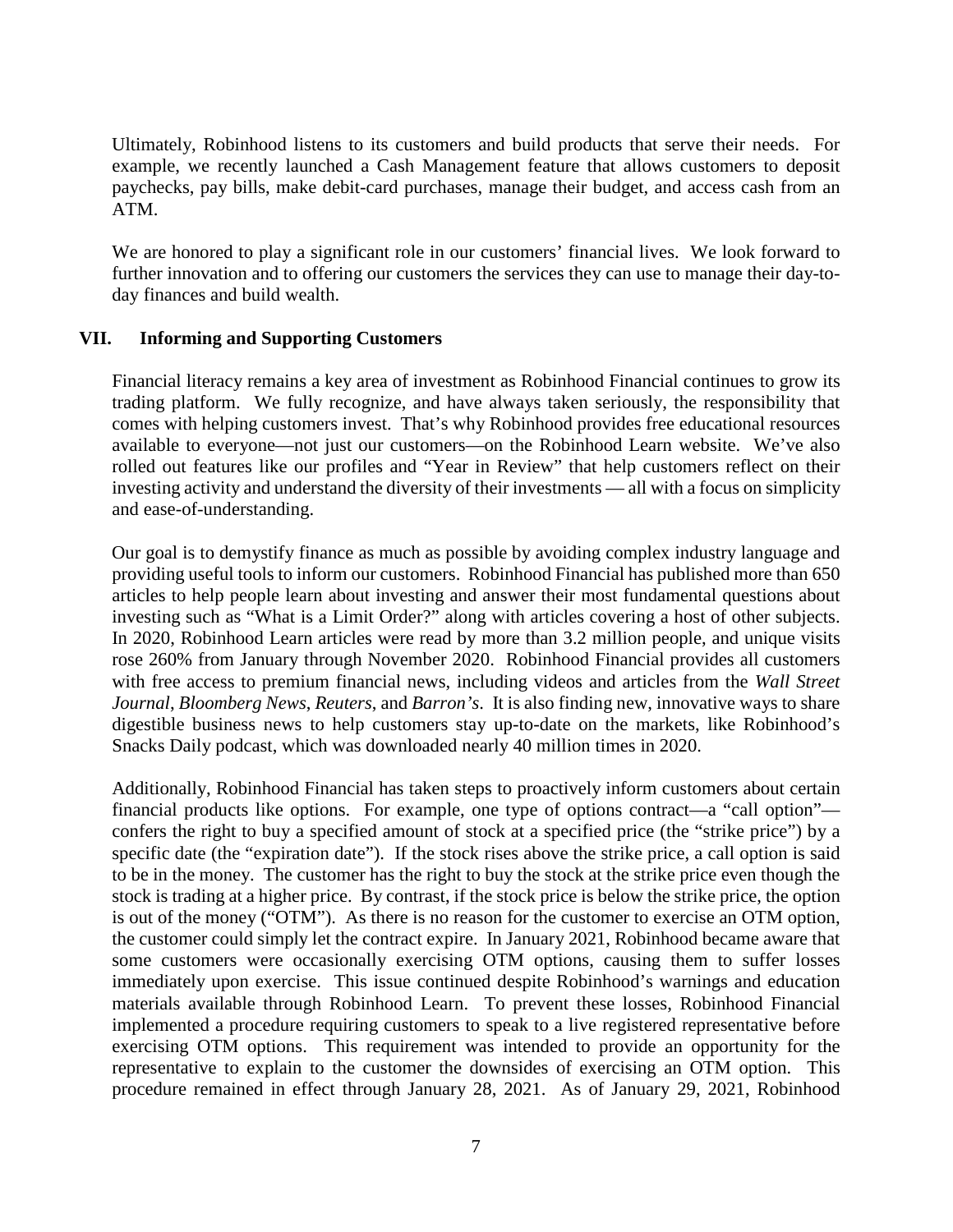Financial does not permit customers to exercise OTM options. Robinhood Financial has also recently implemented a call-back service line dedicated to answering customers' questions about options trading, and we are in the process of expanding live phone support to customers needing assistance with account security.

## **VIII. GameStop and Market Volatility**

 $\overline{a}$ 

As has been widely reported, there was historic volatility in the trading of certain securities during the week of January 25, 2021. This movement in the market garnered significant attention in the press and was propelled, in part, by increased activity on social media. In the face of this unprecedented volatility and volume, which has been cited as a five sigma event, Robinhood Securities placed temporary restrictions on certain securities to facilitate compliance with clearinghouse deposit requirements, thereby allowing Robinhood to continue to serve our customers and comply with all trading regulations. A number of other brokerage firms imposed similar restrictions for similar reasons.<sup>[16](#page-7-0)</sup> Once again, I want to be clear. The action we took was for one reason and one reason only: to allow us to continue to meet our regulatory deposit requirements.

To understand the actions Robinhood took in the wake of this market volatility, it is crucial to understand how the clearing process currently operates. A brief overview of this process is included below, followed by a description of Robinhood's experience over the course of the week of January 25.

When a customer buys or sells a security, Robinhood Financial, as the introducing broker, sends the order to Robinhood Securities, the clearing broker, which routes the order for execution to a market-maker and submits the resulting trade to a clearinghouse for clearance and settlement. For equities, it takes several days for the clearinghouse to process the transaction and effect the related transfers of cash and securities between buyers and sellers. This is known as "T+2" settlement, denoting the trade date plus a two-day "settlement period." This T+2 settlement cycle is codified by SEC Rule 15c6-1(a), which prohibits broker-dealers from effecting the purchase or sale of a security later than the second business day after the execution of the trade.<sup>[17](#page-7-1)</sup> Pursuant to the SEC Rule, a customer's cash or securities is locked up during the  $T+2$  settlement process.

To cover the open settlement risk during the settlement period, Robinhood Securities is required to place a deposit using its own funds (not customer funds) at the clearinghouse to cover the risk until the trade "settles." To ensure that both sides follow through on a given trade, each side is required to post collateral with the relevant clearinghouse for the two-day period between when a trade is executed and when it settles. This collateral requirement is referred to as the "Value-at-Risk" collateral ("VaR"). To calculate the collateral deposit requirement, the clearinghouse looks

<span id="page-7-0"></span><sup>&</sup>lt;sup>16</sup> See Mark DeCambre, GameStop and AMC Trading Restricted by TD Ameritrade, Schwab, Robinhood, Others, MarketWatch (Jan. 27, 2021), https://www.marketwatch.com/story/gamestop-amc-trading-is-now-beingrestricted-at-td-ameritrade-11611769804.

<span id="page-7-1"></span><sup>&</sup>lt;sup>17</sup> Following the sale of securities, a customer's funds need to settle for two business days before the funds can be withdrawn. *See Withdrawal Rules*, Robinhood, https://robinhood.com/us/en/support /articles/withdraw-moneyfrom-robinhood/.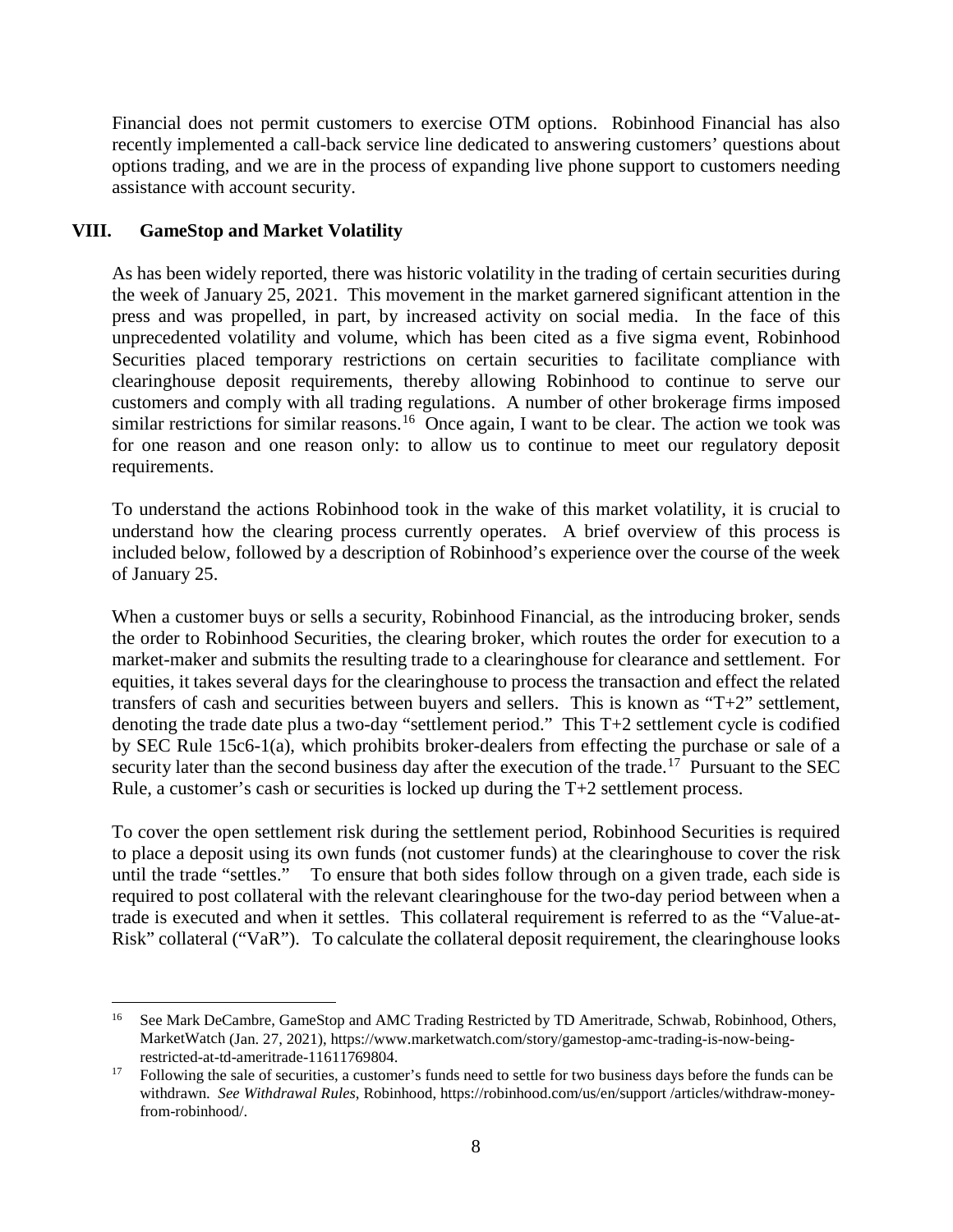at unsettled trades and applies a number of risk-based metrics. The clearinghouse may also assign additional collateral requirements.

In order to clear and settle customer transactions, each trading day by 10:00 a.m. ET, clearing brokers like Robinhood Securities must satisfy clearinghouse deposit requirements to support their customer trades during the settlement period. Depending on a particular day's deposit requirement at the clearinghouse, Robinhood Securities may be required to deposit additional money with the clearinghouse during the day.

On January 25, Robinhood Securities' collateral obligation from NSCC, its principal clearinghouse, totaled approximately \$124 million. By January 27, Robinhood Securities increased the margin maintenance to 100 percent for GameStop and other securities, making them non marginable. This meant that customers had to pay cash to purchase these securities and they could not use the securities as margin collateral to buy other stocks on margin. Robinhood also began limiting customers from opening new options positions in GameStop and certain other securities. These actions were taken for risk management purposes. The same day, the Chicago Board Options Exchange Volatility Index, or "VIX", spiked by 62%, a dramatic increase that the *Wall Street Journal* reported was the third-largest percentage daily gain since 1990.<sup>18</sup> In just three days, from January 25 to January 28, the price of GameStop shares rose over 530 percent.

At approximately 5:11 a.m. EST on January 28, the NSCC sent Robinhood Securities an automated notice stating that Robinhood Securities had a deposit deficit of approximately \$3 billion. That deficit included a substantial increase in Robinhood Securities's VaR based deposit requirement to nearly \$1.3 billion (up from \$696 million), along with an "excess capital premium charge" of over \$2.2 billion. SEC rules prescribe the amount of regulatory net capital that Robinhood Securities must have,<sup>[19](#page-8-1)</sup> and on January 28 the amount of the NSCC VaR charge exceeded the amount of net capital at Robinhood Securities, including the excess net capital maintained by the firm. Under NSCC rules, this triggered a special assessment—the "excess capital premium charge." In total, the NSCC automated notice indicated that Robinhood Securities owed NSCC a total clearing fund deposit of approximately \$3.7 billion. Robinhood Securities had approximately \$696 million already on deposit with NSCC, so the net amount due was approximately \$3 billion.

Between 6:30 and 7:30 am EST, the Robinhood Securities operations team made the decision to impose trading restrictions on GameStop and other securities.<sup>[20](#page-8-2)</sup> In conversations with NSCC staff early that morning, Robinhood Securities notified the NSCC of its intention to implement these restrictions and also informed the NSCC of the margin restrictions that had already been imposed. NSCC initially notified Robinhood Securities that it had reduced the excess capital premium charge by more than half. Then, shortly after 9:00 am EST, NSCC informed Robinhood Securities that the excess capital premium charge had been waived entirely for that day and the net deposit

 $\overline{a}$ 

<span id="page-8-0"></span><sup>18</sup> Quentin Webb, *Volatility Index Soars*, WSJ (Jan. 27, 2021), https://www.wsj.com/livecoverage/amc-gamestopstock-market/card/G0TKmyrTdokxPNjwtwje.

<span id="page-8-2"></span><span id="page-8-1"></span><sup>&</sup>lt;sup>19</sup> Robinhood Securities remained in compliance with SEC net capital rules at all relevant times.<br><sup>20</sup> Those who owned GameStop and the other small number of restricted stocks could sell their shares but not buy more, and those who were exercising options contracts on GameStop could buy shares to cover. Robinhood Securities did not impose these trading restrictions at the request of hedge funds or to try and move prices in GameStop one way or the other.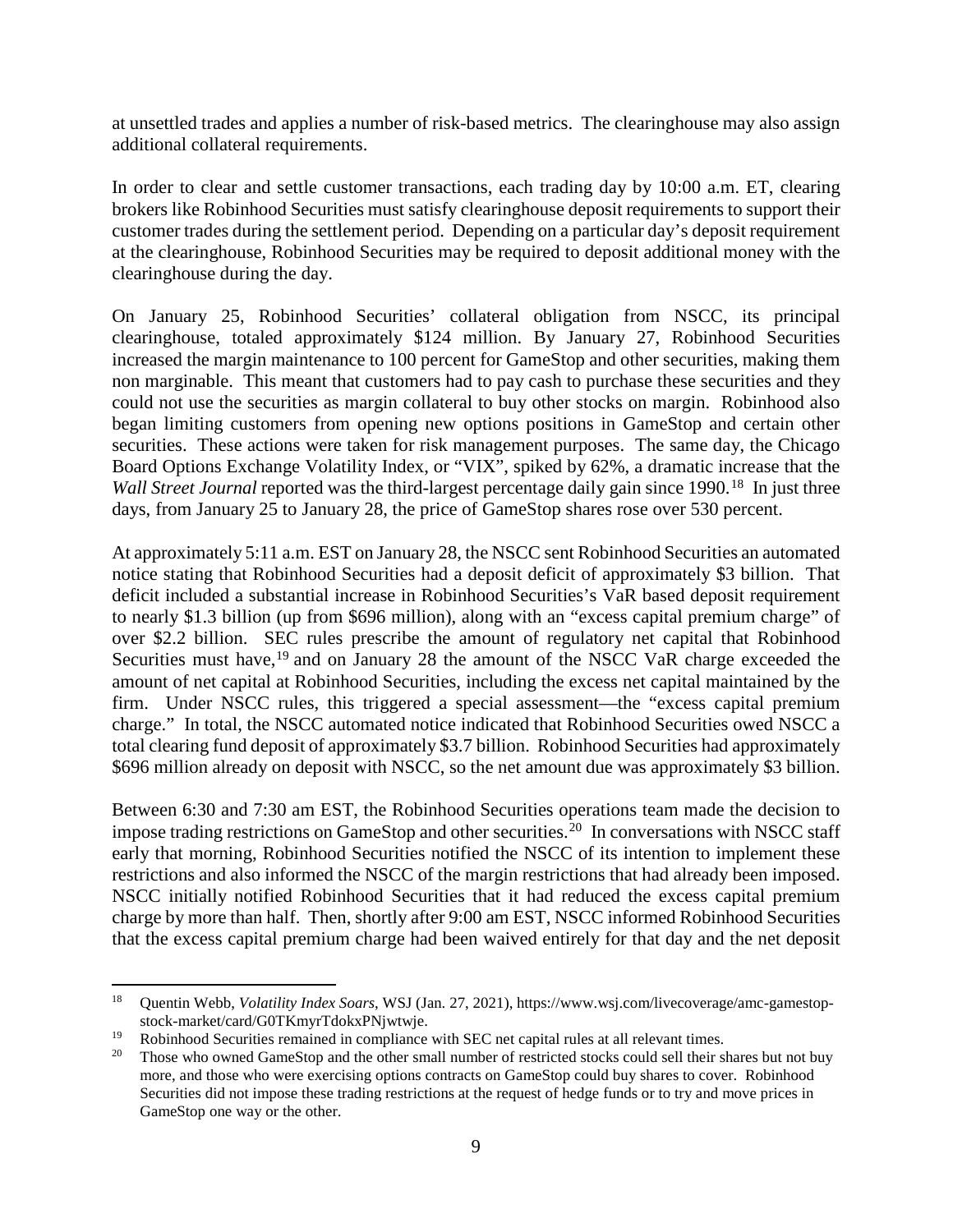requirement was approximately \$1.4 billion, nearly ten times the amount required just days earlier on January 25. Robinhood Securities then deposited approximately \$737 million with the NSCC that, when added to the \$696 million already on deposit, met the revised deposit requirement for that day.

The chart below illustrates the approximate NSCC depository requirements that Robinhood encountered over the course of the week of January 25,  $2021^{21}$ :

| Date             | <b>Daily VaR Requirement</b> | <b>Daily VaR Requirement</b> |
|------------------|------------------------------|------------------------------|
|                  | <b>Start of Day</b>          | <b>End of Day</b>            |
| January 25, 2021 | \$125 million                | \$202 million                |
| January 26, 2021 | \$291 million                | \$291 million                |
| January 27, 2021 | \$282 million                | \$690 million                |
| January 28, 2021 | \$1.4 billion                | \$1.4 billion                |
| January 29, 2021 | \$354 million                | \$753 million                |

The events of the week of January 25, 2021 and the related NSCC depository requirements were unprecedented. In response, Robinhood took swift action to ensure that our customers could continue trading in the thousands of other stocks available on our platform that day and in the days ahead.

Robinhood Securities worked quickly to remove trade restrictions in GameStop and other affected securities. After Robinhood Securities paid the NSCC deposit requirement on January 28, Robinhood began discussions with our investors to raise new capital to ensure that we could meet future potential deposit requirements and thereby return to providing Robinhood customers unrestricted access to all securities on the platform. Over the course of approximately four days, we received commitments for approximately \$3.4 billion from investors.

# **IX. Robinhood's Customer Notifications and Communications**

Transparency is a priority at Robinhood, and the ability to restrict trades is disclosed to customers when they sign up with Robinhood Financial. Robinhood's ability to temporarily restrict trading on certain securities during periods of significant volatility is communicated to our customers as part of the account opening agreement. When opening an account, all customers are required to sign a customer agreement, in which the customer acknowledges that Robinhood retains authority, in its "sole discretion and without prior notice," to restrict customer trading activity. Agreements with these terms are standard across the industry.<sup>22</sup>

In addition, on January 30, 2021, the SEC released an investor alert and bulletin titled, "Thinking About Investing in the Latest Hot Stock? Understand the Significant Risks of Short-Term Trading Based on Social Media," which not only warned retail investors of the risk of short-term investing

 $\overline{a}$ 

<span id="page-9-1"></span><span id="page-9-0"></span><sup>21</sup> Robinhood's actual funds on deposit with NSCC may exceed the required deposit amounts. 22 *See* Robinhood Customer Agreement at 6 ("I understand Robinhood may at any time, in its sole discretion and without prior notice to Me, prohibit or restrict My ability to trade securities."); *id.* at 11 ("I understand that Robinhood may, in its discretion, prohibit or restrict the trading of securities . . . in any of My Accounts.) (available at https://cdn.robinhood.com/assets/robinhood/legal/Robinhood%20Customer%20Agreement.pdf).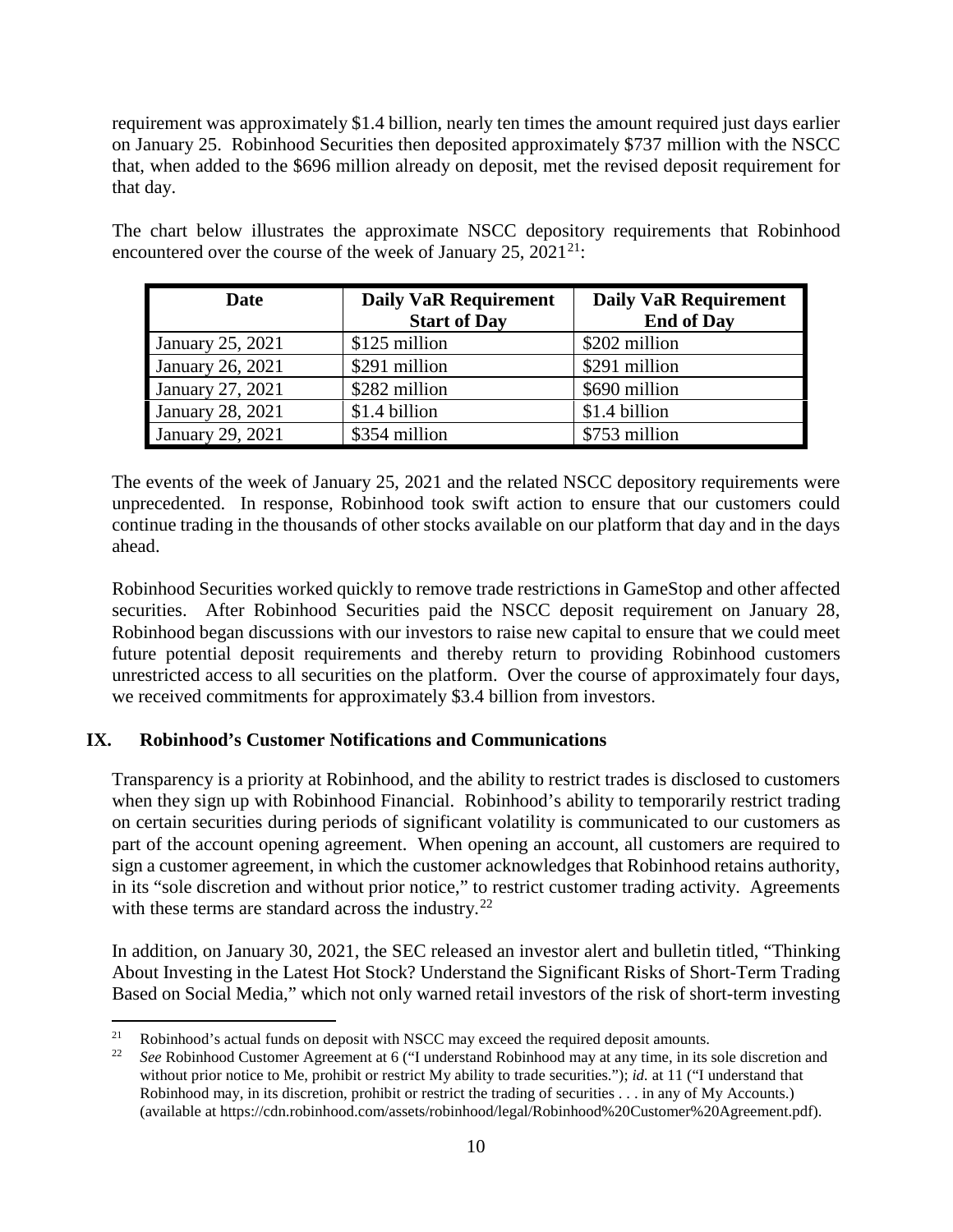in a volatile market, but made clear that broker-dealers had the right to reject or limit customer transactions for legal, compliance, or risk management reasons. The SEC highlights that "in certain circumstances, broker-dealers may determine not to accept orders where a transaction presents certain associated compliance or legal risks."[23](#page-10-0)

Throughout this recent period of heightened volatility in GameStop and other securities, Robinhood Financial continued communicating with customers about the increased risks and the importance of being an informed investor. Robinhood Financial also sent targeted messages to customers with existing positions in GameStop and other affected securities informing them that those securities were experiencing significant volatility and investments in those companies may involve added risk.

## **X. Real-Time Settlement: Big Changes Could Protect Small Investors**

As previously described, it takes the trade date plus two days for an equities transaction to be cleared and settled by a clearinghouse. During this period, the buyer and seller of the security must post collateral with the clearinghouse, and the clearinghouse may require an additional deposit as excess collateral. Clearinghouses look at a firm's unsettled equity trades when determining how much collateral is required.<sup>[24](#page-10-1)</sup> Clearinghouses look at a number of factors, including volatility, when looking at specific stocks in order to quantify risk and may assign additional charges based on how many unsettled trades there are of one stock.[25](#page-10-2)

Additionally, if a firm's customers have more buy than sell orders, and the securities they are buying are more volatile, the deposit requirement will be significantly higher.<sup>26</sup> For example, if a broker-dealer's customers have submitted more orders to purchase than to sell a particular security and the price of the security that the broker-dealer's customers are buying is more volatile, then the resulting deposit requirement will generally be higher.

In addition to clearinghouse requirements, as broker-dealers, Robinhood Financial and Robinhood Securities are subject to SEC regulations that require broker-dealers to maintain certain levels of regulatory capital to ensure the ability to promptly satisfy their liabilities at all times.<sup>27</sup> The SEC's primary rule is generally referred to as the "Uniform Net Capital" rule, which sets forth a methodology for computing a broker-dealer's net capital, sets forth minimum net capital levels which must be maintained at all times, establishes notification requirements in the event that a broker-dealer's level of net capital falls below certain minimum thresholds, and sets restrictions

 $\overline{a}$ 

<span id="page-10-0"></span><sup>23</sup> *Thinking About Investing in the Latest Hot Stock? Understand the Significant Risks of Short-Term Trading Based on Social Media*, SEC (Jan. 30, 2021), https://www.sec.gov /oiea/investor-alerts-and-bulletins/risksshort-term-trading-based-social-media-investor-alert.

<span id="page-10-1"></span><sup>&</sup>lt;sup>24</sup> See NSCC Disclosure Framework for Covered Clearing Agencies and Financial Market Infrastructures at 57-61*,* DTCC (Dec. 31, 2020) https://www.dtcc.com/-/media/Files/Downloads/legal/policy-and-compli ance/NSCC\_Disclosure\_Framework.pdf).

<span id="page-10-2"></span><sup>&</sup>lt;sup>25</sup> *See* SEC Release No. 34-82631, File No. SR-NSCC-2017-808, at 6 (the volatility charge formula is set forth at Procedure XV, § 1(A)(1)(a)(i), p. 287-90 of the NSCC Rules and Procedures) (available at https://www.sec.gov/rules/sro/nscc-an/2018/34-82631.pdf).

<span id="page-10-4"></span><span id="page-10-3"></span> $rac{26}{27}$  *Id.* 

<sup>27</sup> *See* 17 C.F.R. § 240.15c3-1.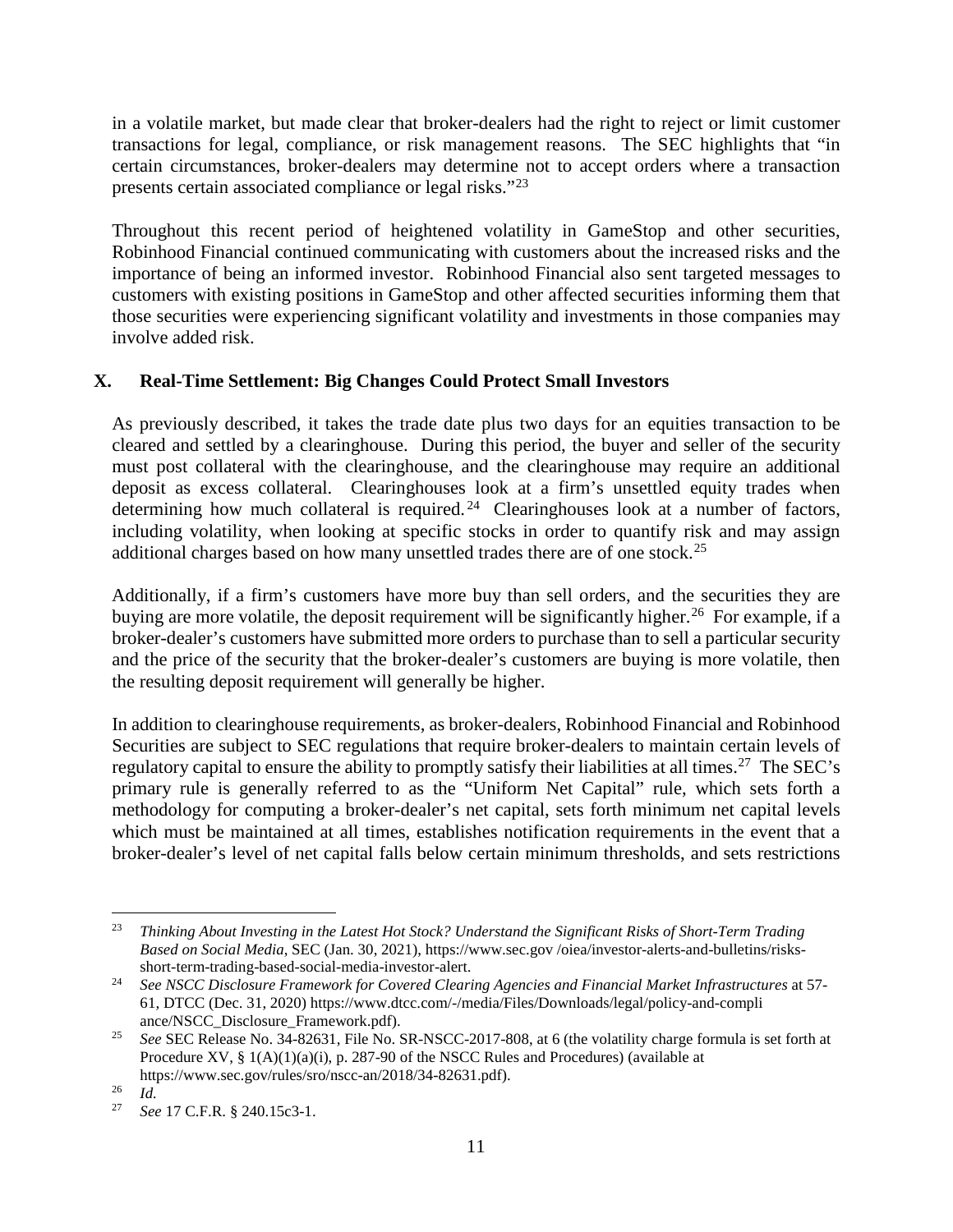on broker-dealer activities when capital falls below certain levels.[28](#page-11-0) The Uniform Net Capital Rule functions as a net liquid assets requirement insofar as the rule recognizes only liquid assets as contributing to regulatory capital.<sup>[29](#page-11-1)</sup>

To ensure compliance with the Uniform Net Capital Rule, broker-dealers perform repeated net capital computations.[30](#page-11-2) The calculation begins with the broker-dealer's ownership equity under Generally Accepted Accounting Principles. The broker-dealer is then required to perform adjustments by deducting illiquid assets and applying variable "haircuts" or charges to risky assets such as securities to compensate for market and credit risks. The resulting figure is the brokerdealer's regulatory capital. This amount is then compared to various minimums based on the broker-dealer's types and volume of activity. If a broker-dealer were to fail to maintain specified levels of regulatory capital, it could be subject to immediate suspension or revocation of registration, which could lead to the liquidation of its holdings on behalf of customers and the elimination of its ability to serve its customers.

During the week of January 25, 2021, Robinhood saw the impact the T+2 trade settlement period has on its customers and ultimately the entire American financial system. Clearinghouse deposit requirements skyrocketed overnight. People were unable to buy some of the securities they wanted.

The existing two-day period to settle trades exposes investors and the industry to unnecessary risk and is ripe for change. Every day, clearing brokers like Robinhood Securities have to meet deposit requirements imposed by clearinghouses to support customer trades between the trade date and the date the trades settle. Investors are left waiting for their trades to clear, and the clearing brokers have their proprietary cash locked up, until the settlement is final days after the trade. The clearinghouse deposit requirements are designed to mitigate risk, but last week's wild market activity showed that these requirements, coupled with an unnecessarily long settlement cycle, can have unintended consequences that introduce new risks.

There is no reason why the greatest financial system the world has ever seen cannot settle trades in real time. Doing so would greatly mitigate the risk that such processing poses. Indeed, realtime settlement would have allowed Robinhood Securities to better react to periods of increased volatility in the markets without restricting the purchasing of securities.

It has been four years since the securities industry moved from a three-day to a two-day settlement cycle.<sup>31</sup> The Depository Trust & Clearing Corporation has recognized the benefits of an even shorter timeframe, leveraging technology.<sup>[32](#page-11-4)</sup> Meanwhile, millions of new investors have entered

<span id="page-11-0"></span> $\overline{a}$  $rac{28}{29}$  *Id.* 

<span id="page-11-2"></span><span id="page-11-1"></span> $\frac{29}{30}$  *Id.* 

<sup>30</sup> *See Net Capital Requirements for Brokers or Dealers SEC Rule 15c3-1*, FINRA (2014), https://www.finra.org/sites/default/files/sea-rule-15c3-1-interpretations.pdf.

<span id="page-11-3"></span><sup>31</sup> *See SEC Adopts T+2 Settlement Cycle for Securities Transactions*, SEC (Mar. 22, 2017), https://www.sec.gov/news/press-release/2017-68-0.

<span id="page-11-4"></span><sup>32</sup> *See Modernizing the U.S. Equity Markets Post-Trade Infrastructure*, DTCC (Jan. 2018) available at https://www.dtcc.com/~/media/Files/downloads/Thought-leadership/modernizing-the-u-s-equity-markets-posttrade-infrastructure.pdf.